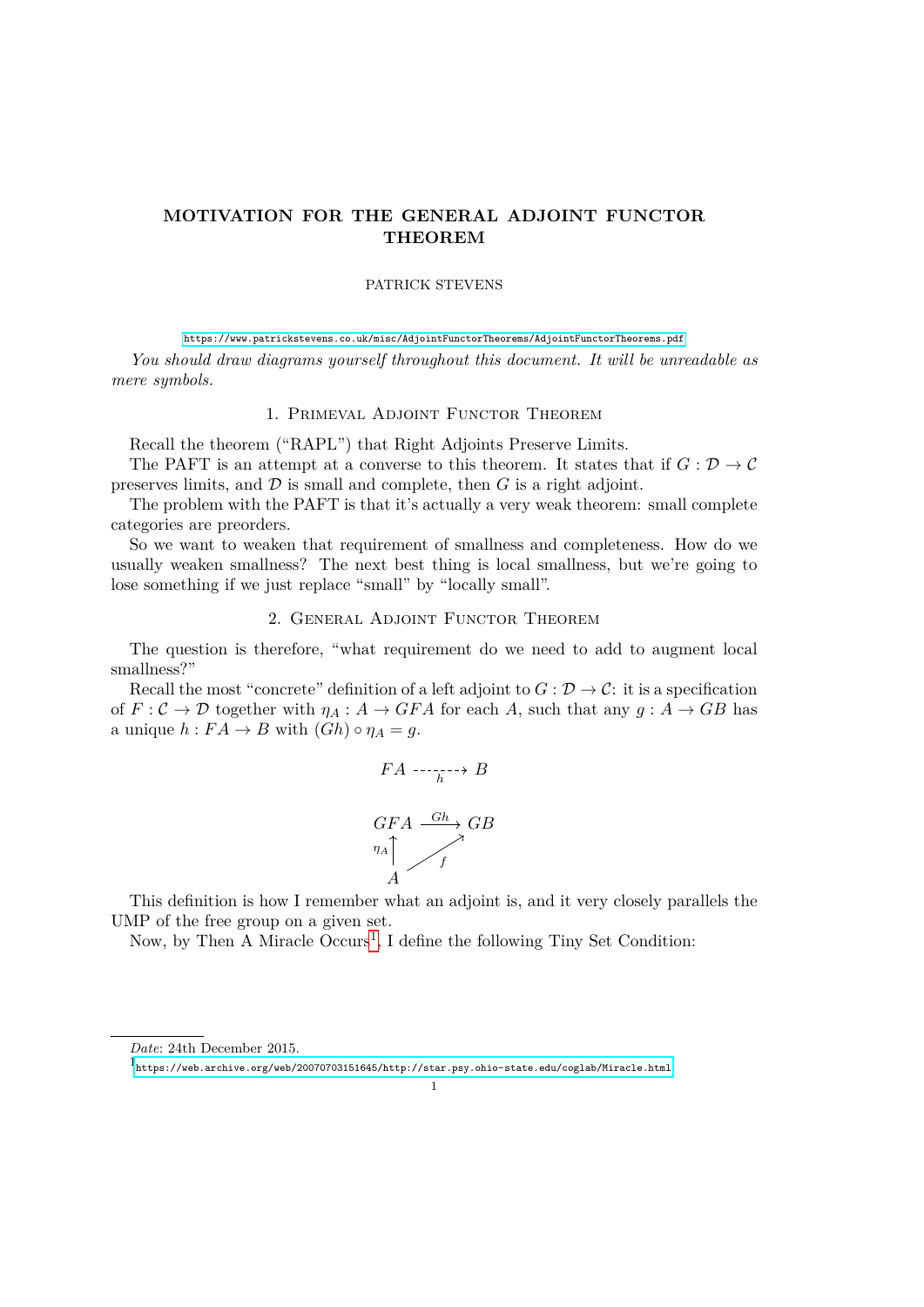**Definition 1** (Tiny Set Condition)**.** *A functor*  $G: \mathcal{D} \to \mathcal{C}$  *has the TSC iff for every object*  $A \in \mathcal{C}$ , there is  $B \in \mathcal{D}$  and  $\eta_A : A \to GB$  such that every  $g : A \to GX$  factors  $as A \longrightarrow_{\eta_A} GB \longrightarrow GX$  *for some*  $h : B \to X$ *.* 



Notice how closely this mirrors the definition of an adjoint: it is a very slight weakening of my favourite definition, in that we don't require *h* to be unique. In particular, using that definition it is a completely content-free statement that if *G* has a left adjoint, then it satisfies the TSC: simply take  $\eta_A$  to be the unit of the adjunction.

We are assuming access to RAPL, so this gives the following theorem:

**Theorem 1.** *A functor*  $G : \mathcal{D} \to \mathcal{C}$ *, which has a left adjoint, must satisfy the TSC and must preserve small limits.*

# 2.1. **Relation to the GAFT.** *This is an overview of where we are heading.*

The GAFT talks about what happens if we replace the TSC with a weaker condition:

**Definition 2** (Solution Set Condition)**.** *A functor*  $G : \mathcal{D} \to \mathcal{C}$  *has the SSC iff for every object*  $A \in \mathcal{C}$ , there is a set  $\{B_i \in \mathcal{D} : i \in I\}$  and  $\{\eta_A^i : A \to GB_i : i \in I\}$  such *that all*  $f : A \to GB$  *factor as some*  $A \xrightarrow[\eta_A^i]$  $GB_i \longrightarrow GB$ *.*<br>*Gh* 

That is, we relax the uniqueness of *B* in the statement of the TSC. Then the GAFT states that:

**Theorem 2** (General adjoint functor theorem). *A functor*  $G: \mathcal{D} \to \mathcal{C}$  (where  $\mathcal{D}$  is *complete and locally small) has a left adjoint iff it satisfies the SSC and preserves small limits.*

## 3. Converse to Theorem 1

We wish to show the following: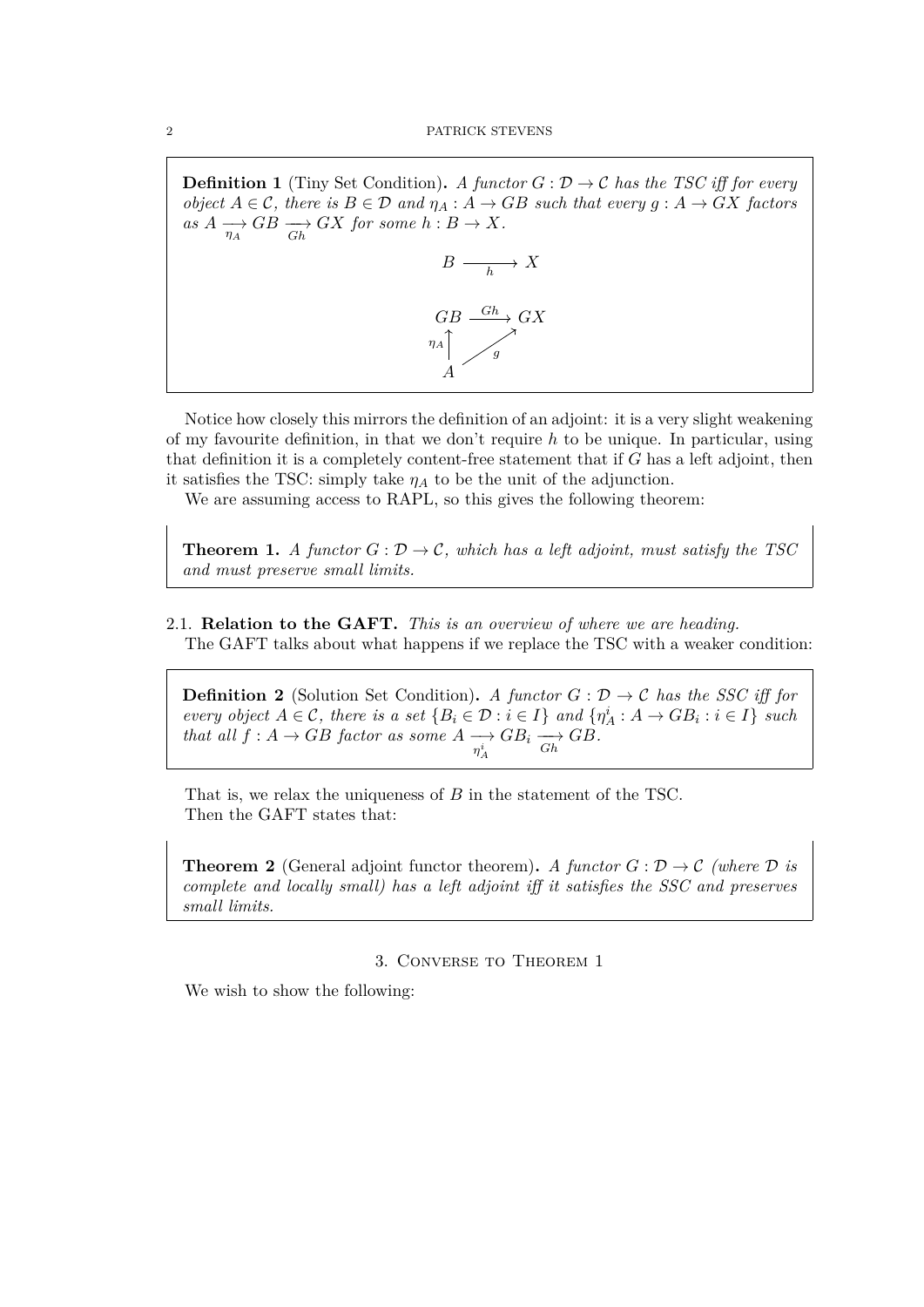**Theorem 3** (Tiny Adjoint Functor Theorem). If  $G : \mathcal{D} \to \mathcal{C}$  has the TSC and *preserves small limits, and* D *is complete and locally small, then G has a left adjoint.*

This will give us a slightly more general version of the PAFT, because we've relaxed smallness of  $D$  and still given an equivalent condition for being an adjoint.

To be clear, what we have done is taken the PAFT, replaced "small" with "locally small", and imposed the TSC. The TSC is ostensibly only a slight weakening of the definition of an adjoint, so it's not too much to ask that they would be equivalent.

I will write *F A* for the object *B* guaranteed by the TSC; this anticipates the definition of *F* as a functor.

3.1. **Proof.** Recall the theorem that a specification of a left adjoint is equivalent to a specification of an initial object of  $(A \downarrow G)$  for each object  $A \in \mathcal{C}$ . There's one obvious choice for such an initial object:  $(FA, \eta_A)$ . (Note for the future that this might not actually be initial, but it's the obvious choice.) Is this actually initial?



Well, it certainly has an arrow from it into any other  $(X \in \mathcal{D}, f : A \to GX)$ , because that's just the statement of the TSC: any arrow  $f : A \rightarrow GX$  factors through the map  $\eta_A : A \to GFA$ .

Is that arrow unique? Well, OK, maybe it isn't. The TSC didn't tell us much, after all. But we are in a complete and locally small category, so what we can do is equalise out all the ways in which the arrow fails to be unique.

3.1.1. *Try and make the arrow unique.* Say  $\{G(h_i) : i \in I\}$  is the set of distinct arrows  $GFA \rightarrow GX$  with  $G(h_i)\eta_A = f$ .



Let *E* be the "industrial-strength equaliser" of the  $h_i$  in  $\mathcal{D}$ : an arrow  $e : E \to FA$ such that  $h_i e = h_i e$  for all *i, j.* 

Since *G* preserves limits,  $Ge: GE \rightarrow GFA$  must be an industrial-strength equaliser of the  $G(h_i)$ .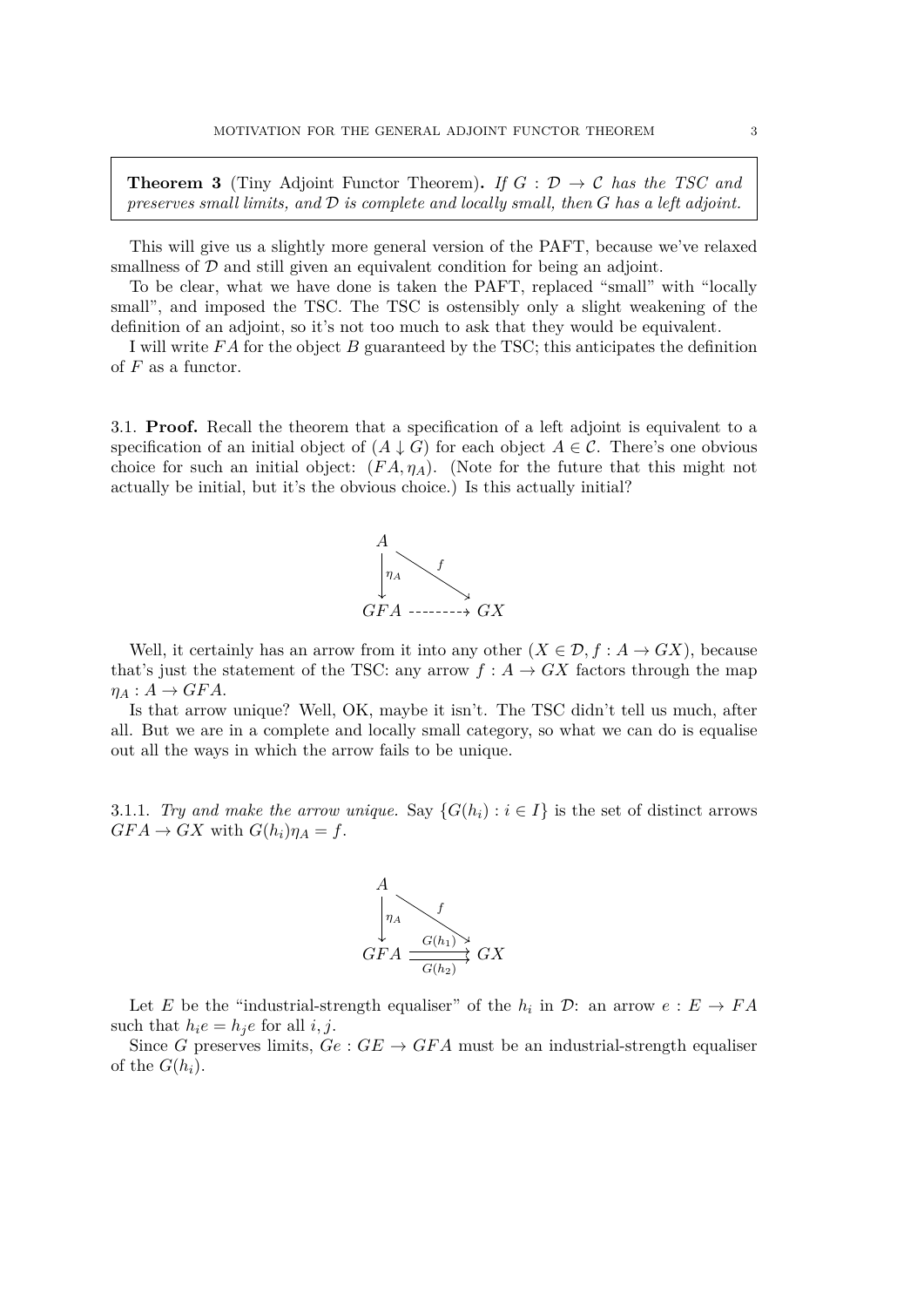

Since  $\eta_A$  equalises all the  $G(h_i)$ , it must lift uniquely over *Ge*: say  $\eta_A = G(e) \circ \overline{\eta_A}$ .



Now, in our dream world, the  $G(h_i)$  would all be equal: that is,  $Ge$  would be an iso. Can we find an inverse? The TSC tells us that there is an arrow  $G(\gamma) : GFA \to GE$ such that  $G(\gamma)\eta_A = \overline{\eta_A}$ . That is,  $G(e)G(\gamma)\eta_A = \eta_A$ .



This is as far as we can go, because of the weakness of the TSC, telling us nothing about the arrows whose existence it guarantees.

3.1.2. *Try and produce an object which works.* We see that  $G(e)G(\gamma)$  is a map  $GFA \rightarrow$ *GF A*, and we wanted it to be the identity.

What we could do is equalise out all the maps  $GFA \to GFA$ , and that would tell us that  $\eta_A$  lifted over the equaliser. This would produce an object which we really hope would actually have the uniqueness property.

Let  $G(i)$ :  $GI \rightarrow GFA$  be the industrial strength equaliser of all maps  $r_i$ :  $FA \rightarrow FA$ such that  $G(r_i)\eta_A = \eta_A$ .



Now  $G(e\gamma)\eta_A = \eta_A$ , so  $\eta_A$  lifts over  $Gi$  to  $\eta'_A : A \to GI$ .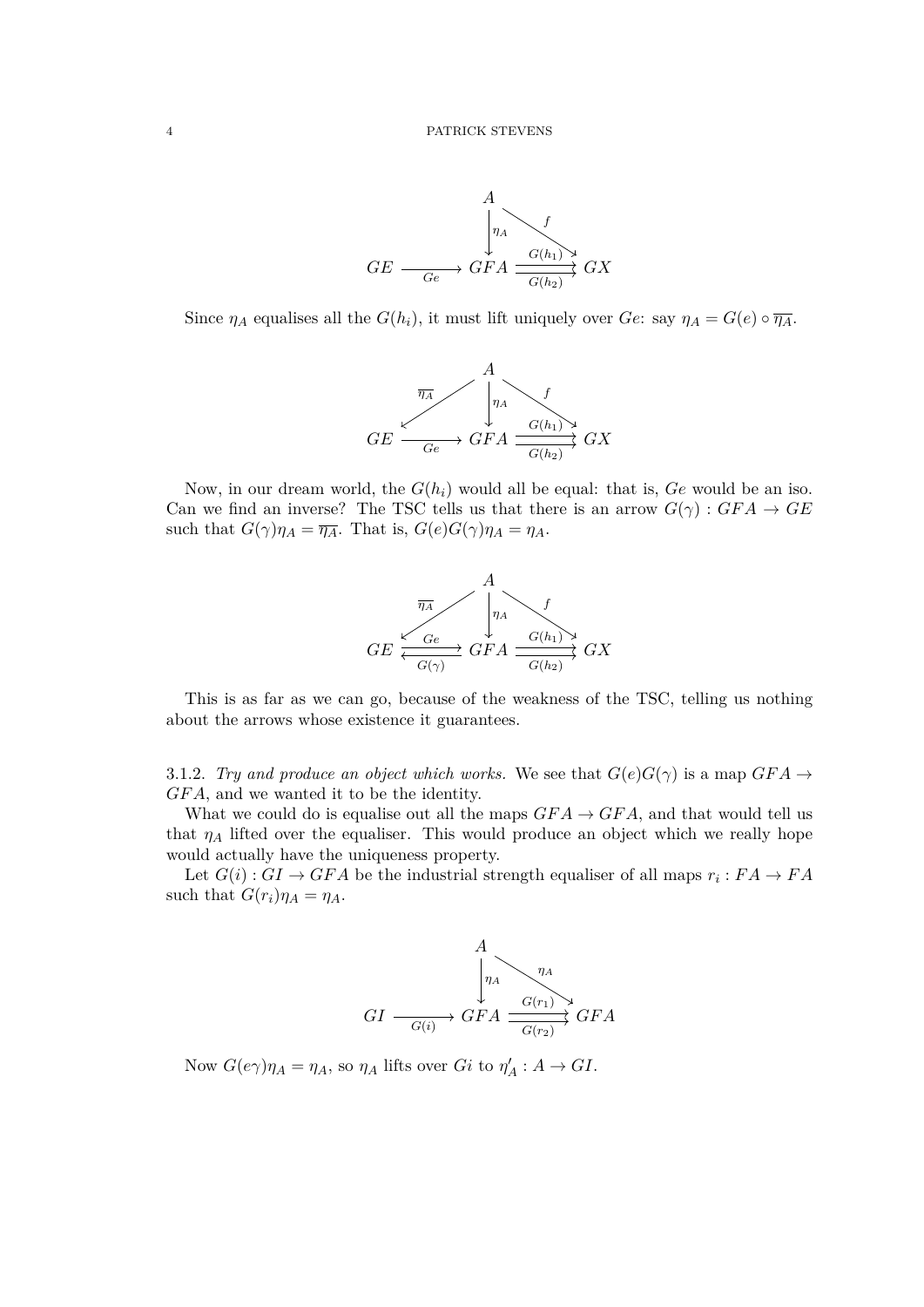

Finally, I claim that this is initial. Indeed, it certainly has maps into every (*GX, f*), because we can just compose  $A$ 's TSC-map with  $G(i)$ .



The map is unique: if we had  $G(x)$ ,  $G(y)$  :  $GI \rightarrow GX$  such that  $G(x)\eta'_A = G(y)\eta'_A = f$ , say, then make their equaliser  $G(e)$  as above.  $\eta'_{A}$  lifts over  $G(e) : G \to G I$ , say to  $\eta''_A : A \to GE.$ 



By the TSC, there is a map  $G(\gamma) : GFA \to GE$  with  $G(\gamma)\eta_A = \eta''_A$ . So  $G(i)G(e)G(\gamma)\eta_A = \eta_A$ .



Now  $G(i)$  is an industrial equaliser of things of this form, so  $G(i)G(e)G(\gamma)G(i) = G(i);$  $G(i)$  is monic and so  $G(e)G(\gamma)G(i) = 1_{GI}$ .

Therefore  $G(e)$  is split epic; it's also monic because it's an equaliser, so it's iso. That is,  $G(x)$ ,  $G(y)$  are equal after all, because an equaliser is iso iff the arrows it's equalising are the same.

3.2. **Summary.** We've seen that  $G : \mathcal{D} \to \mathcal{C}$  (where  $\mathcal{D}$  is complete and locally small) has a left adjoint iff it preserves small limits and has the TSC.

Notice how often in the proof we had lines like "this thing lifts over this thing": effectively telling us that the limits we had constructed were genuinely members of  $(A \downarrow G)$ , so that we could use the TSC. There is actually a theorem about this, and it follows basically the same pattern as those lines do. It tells us that limits in the arrow category are basically the same as limits in  $D$ . However, I wanted to stay as concrete as possible here.